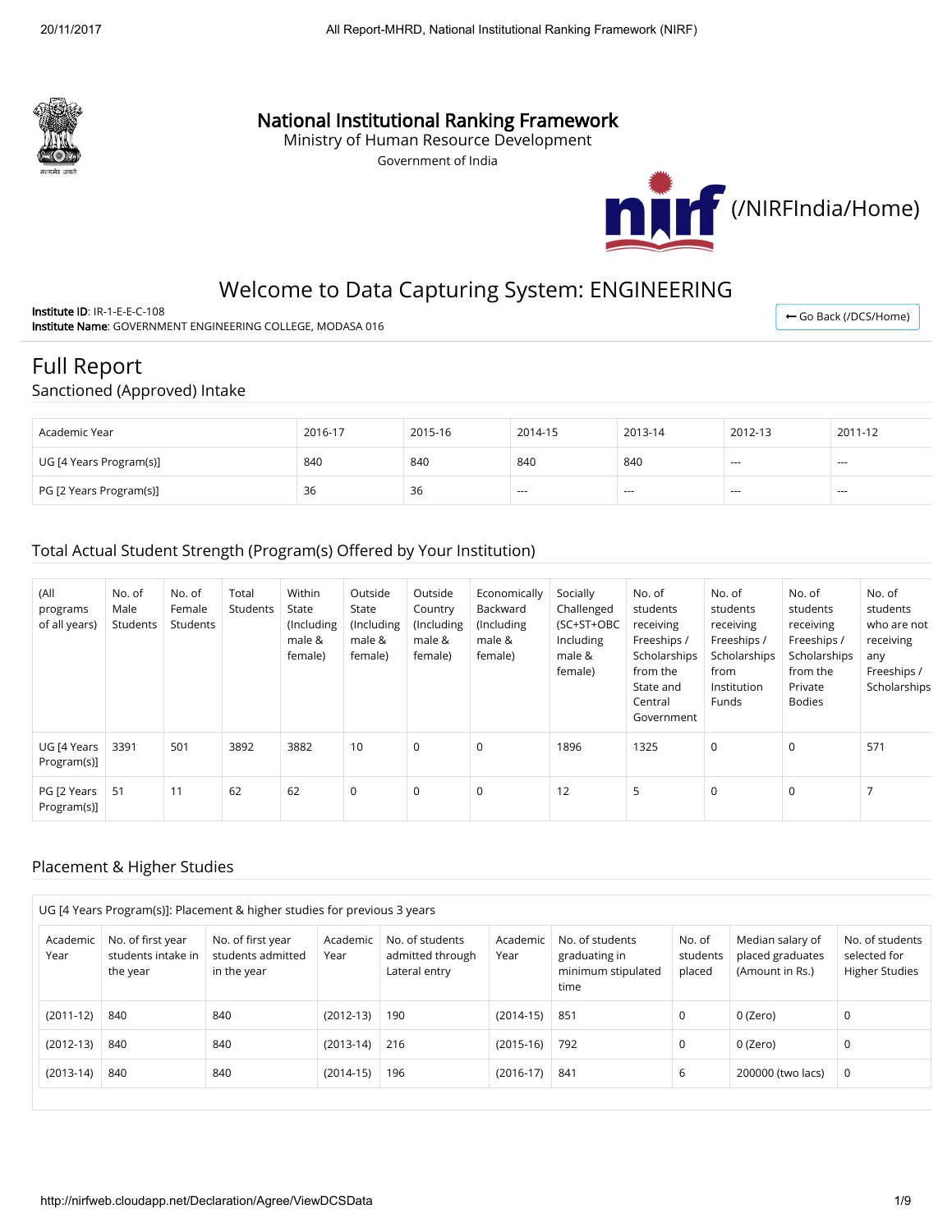| PG [2 Years Program(s)]: Placement & higher studies for previous 3 years |                                                     |                                                       |                  |                                                          |                              |                                                      |                                                          |  |  |  |
|--------------------------------------------------------------------------|-----------------------------------------------------|-------------------------------------------------------|------------------|----------------------------------------------------------|------------------------------|------------------------------------------------------|----------------------------------------------------------|--|--|--|
| Academic<br>Year                                                         | No. of first year<br>students intake in the<br>year | No. of first year<br>students admitted in<br>the year | Academic<br>Year | No. of students graduating<br>in minimum stipulated time | No. of<br>students<br>placed | Median salary of placed<br>graduates (Amount in Rs.) | No. of students<br>selected for Higher<br><b>Studies</b> |  |  |  |
| $(2013-14)$                                                              | 36                                                  | 35                                                    | $(2014-15)$      | -17                                                      |                              | 0 (Zero)                                             | 0                                                        |  |  |  |
| $(2014-15)$                                                              | 36                                                  | 27                                                    | $(2015-16)$      | 16                                                       | 0                            | 0 (Zero)                                             | 0                                                        |  |  |  |
| $(2015-16)$                                                              | 36                                                  | 30                                                    | $(2016-17)$      | 18                                                       | 0                            | 0 (Zero)                                             | 0                                                        |  |  |  |
|                                                                          |                                                     |                                                       |                  |                                                          |                              |                                                      |                                                          |  |  |  |

### Ph.D Student Details

| Ph.D (Student pursuing doctoral program till 2016-17; Students admitted in the academic year 2017-18 should no be entered here). |                       |   |         |          |  |  |  |
|----------------------------------------------------------------------------------------------------------------------------------|-----------------------|---|---------|----------|--|--|--|
|                                                                                                                                  | <b>Total Students</b> |   |         |          |  |  |  |
| Full Time                                                                                                                        |                       | 0 |         |          |  |  |  |
| Part Time                                                                                                                        |                       | 0 |         |          |  |  |  |
|                                                                                                                                  |                       |   |         |          |  |  |  |
| No. of Ph.D students graduated (including Integrated Ph.D)                                                                       |                       |   |         |          |  |  |  |
|                                                                                                                                  | 2016-17               |   | 2015-16 | 2014-15  |  |  |  |
| Full Time                                                                                                                        | 0                     |   | 0       | $\Omega$ |  |  |  |
| Part Time                                                                                                                        | 0                     |   | 0       | 0        |  |  |  |

## Financial Resources: Utilised Amount for the Capital & Operational expenditure for previous 3 years

| Financial Year                                                                                       | 2016-17                                                                  | 2015-16                                                                 | 2014-15                                                            |
|------------------------------------------------------------------------------------------------------|--------------------------------------------------------------------------|-------------------------------------------------------------------------|--------------------------------------------------------------------|
|                                                                                                      | Utilised Amount                                                          | Utilised Amount                                                         | Utilised Amount                                                    |
| Annual Capital Expenditure on Academic Activities and Resources (excluding expenditure on buildings) |                                                                          |                                                                         |                                                                    |
| Library                                                                                              | 672319 (Six Lakh Seventy Two<br>Thousand Three Hundred<br>Nineteen)      | 556000 (Five Lakh Fifty Six<br>Thousand)                                | 492000 (Four Lakh Ninety Two<br>Thousand)                          |
| New Equipment for Laboratories                                                                       | 733832 (Seven Lakh Thirty Three<br>Thousand Eight Hundred Thirty<br>Two) | 104030 (One Lakh Four<br>Thousand Thirty)                               | 224419 (Two Lakh Twenty Four<br>Thousand Four Hundred<br>Nineteen) |
| <b>Engineering Workshops</b>                                                                         | $0$ (ZERO)                                                               | 0 (ZERO)                                                                | $0$ (ZERO)                                                         |
| <b>Studios</b>                                                                                       | $0$ (ZERO)                                                               | $0$ (ZERO)                                                              | $0$ (ZERO)                                                         |
| Other expenditure on creation of Capital Assets (excluding<br>expenditure on Land and Building)      | $0$ (ZERO)                                                               | 278638 (Two Lakh Seventy Eight<br>Thousand Six Hundred Thirty<br>Eight) | $0$ (ZERO)                                                         |
| Annual Operational Expenditure                                                                       |                                                                          |                                                                         |                                                                    |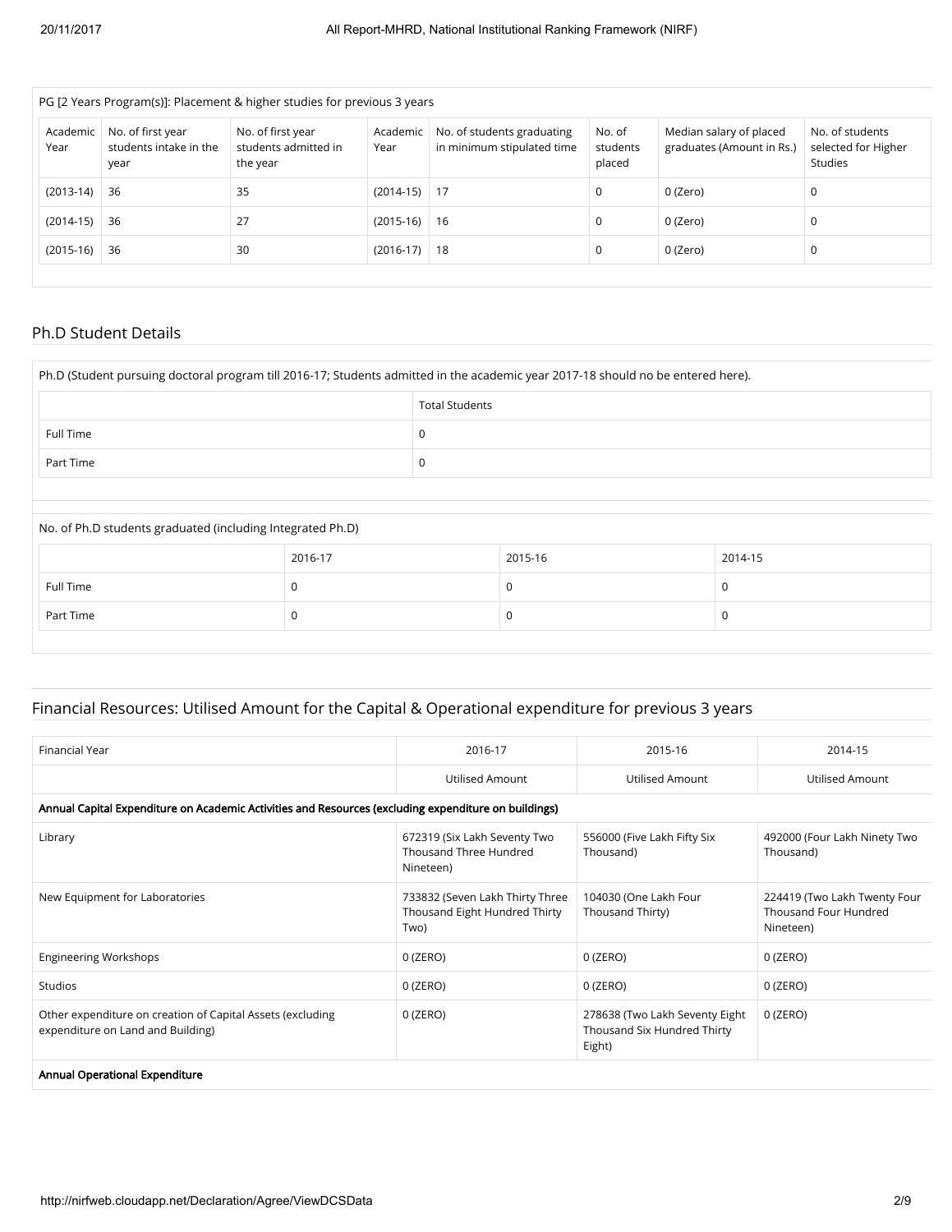| Financial Year                                                                                                                                      | 2016-17                                                                                          | 2015-16                                                                                  | 2014-15                                                                               |
|-----------------------------------------------------------------------------------------------------------------------------------------------------|--------------------------------------------------------------------------------------------------|------------------------------------------------------------------------------------------|---------------------------------------------------------------------------------------|
|                                                                                                                                                     | Utilised Amount                                                                                  | Utilised Amount                                                                          | Utilised Amount                                                                       |
| Salaries (Teaching and Non Teaching staff)                                                                                                          | 89837198 (Eight Crore Ninety<br>Eight Lakh Thirty Seven<br>Thousand One Hundred Ninety<br>Eight) | 79886262 (Seven Crore Ninety<br>Eight Lakh Eighty Six Thousand<br>Two Hundred Sixty Two) | 71192322 (Seven Crore Eleven<br>Lakh Ninety Two Thousand<br>Three Hundred Twenty Two) |
| Maintenance of Academic Infrastructure or consumables, other<br>running expenditures etc. (excluding maintenance of hostels and<br>allied services) | 0 (ZERO)                                                                                         | 0 (ZERO)                                                                                 | 0 (ZERO)                                                                              |
| Seminars/Conferences/Workshops                                                                                                                      | 266564 (Two Lakh Sixty Six<br>Thousand Five Hundred Sixty<br>Four)                               | 31600 (Thirty One Thousand Six<br>Hundred)                                               | 0 (ZERO)                                                                              |

## Earning From Patents(IPR)

| Financial Year                          | 2016-17 | 2015-16 | 2014-15 |
|-----------------------------------------|---------|---------|---------|
| Earning From Patents (Amount in Rupees) |         |         |         |
| Enter Amount in Words                   | zero    | zero    | zero    |

## Sponsored Research Details

| Financial Year                           | 2016-17 | 2015-16 | 2014-15 |
|------------------------------------------|---------|---------|---------|
| Total no. of Sponsored Projects          |         |         | 0       |
| Total no. of Funding Agencies            |         |         | 0       |
| Total Amount Received (Amount in Rupees) |         |         | 0       |
| Amount Received in Words                 | Zero    | Zero    | Zero    |

#### Consultancy Project Details

| Financial Year                           | 2016-17                                  | 2015-16                                     | 2014-15 |
|------------------------------------------|------------------------------------------|---------------------------------------------|---------|
| Total no. of Consultancy Projects        | 18                                       | 10                                          |         |
| Total no. of Client Organizations        |                                          |                                             |         |
| Total Amount Received (Amount in Rupees) | 32410                                    | 26808                                       |         |
| Amount Received in Words                 | thirty two thousand four hundred and ten | twenty six thousand eight hundred and eight | Zero    |

## PCS Facilties: Facilities of physically challenged students

| 1. Do your institution buildings have Lifts/Ramps?                                                                                                        | Yes, in all the buildings |
|-----------------------------------------------------------------------------------------------------------------------------------------------------------|---------------------------|
| 2. Do your institution have provision for walking aids, includingwheelchairs and transportation from one building to another for handicapped<br>students? | No                        |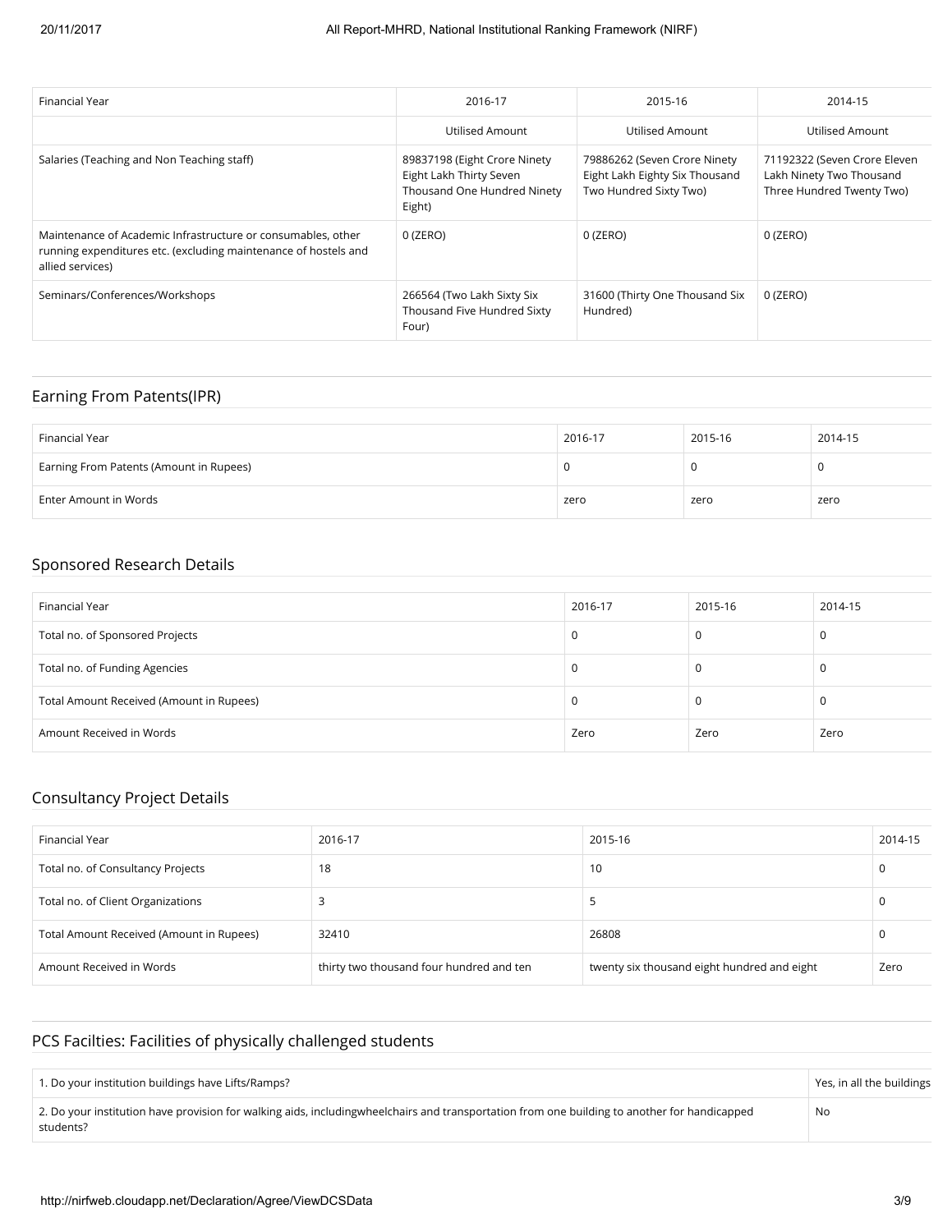3. Do your institution buildings have specially designed toilets for handicapped students?

## Faculty Details

| Srno         | Name                                    | Age | Designation            | Gender | Qualification | Experience<br>(In Months) | Is Associated<br>Last Year | Currently working<br>with institution? | Joining<br>Date     | Leaving<br>Date          | Association<br>type    |
|--------------|-----------------------------------------|-----|------------------------|--------|---------------|---------------------------|----------------------------|----------------------------------------|---------------------|--------------------------|------------------------|
| $\mathbf{1}$ | SHIVENDRA KUMAR JHA                     | 26  | Assistant<br>Professor | Male   | M.E.          | 48                        | Yes                        | Yes                                    | $10 - 04 -$<br>2017 | $\overline{\phantom{a}}$ | Regular                |
| 2            | ALPESHKUMAR Ramabhai<br>PATEL           | 33  | Lecturer               | Male   | B.E           | 100                       | Yes                        | Yes                                    | $16 - 11 -$<br>2009 | $\overline{\phantom{a}}$ | Adhoc /<br>Contractual |
| 3            | ANIRUDDHSINH K DODIYA                   | 29  | Assistant<br>Professor | Male   | M.E.          | 60                        | Yes                        | Yes                                    | $27-09-$<br>2016    | $\overline{\phantom{a}}$ | Regular                |
| 4            | ANKIT JASVANTLAL PATEL                  | 28  | Assistant<br>Professor | Male   | M.E.          | 60                        | Yes                        | Yes                                    | $10 - 03 -$<br>2016 | $\scriptstyle\cdots$     | Regular                |
| 5            | ASWIN MOTIBHAI PRABHAKAR                | 60  | Professor              | Male   | Ph.D          | 348                       | Yes                        | Yes                                    | $01 - 09 -$<br>2015 | $\overline{a}$           | Regular                |
| 6            | BARIA JWALANT BABUBHAI                  | 29  | Assistant<br>Professor | Male   | M.E.          | 74                        | Yes                        | Yes                                    | $07-10-$<br>2016    | $\overline{\phantom{a}}$ | Regular                |
| 7            | BARIA VANRAJKUMAR<br><b>DINESHKUMAR</b> | 29  | Assistant<br>Professor | Male   | M.E.          | 48                        | Yes                        | Yes                                    | $22 - 10 -$<br>2013 | $\overline{\phantom{a}}$ | Adhoc /<br>Contractual |
| 8            | BHARAT JAYANTILAL SHAH                  | 49  | Professor              | Male   | Ph.D          | 286                       | Yes                        | Yes                                    | $28 - 06 -$<br>2015 | ---                      | Regular                |
| 9            | Bhartsinh khtri                         | 35  | Associate<br>Professor | Male   | Ph.D          | 168                       | No                         | Yes                                    | $18-07-$<br>2017    | $\overline{\phantom{a}}$ | Regular                |
| 10           | BHAUMIK RANJITKUMAR SHAH                | 39  | Associate<br>Professor | Male   | M.E.          | 192                       | Yes                        | Yes                                    | 27-09-<br>2012      | $\overline{\phantom{a}}$ | Regular                |
| 11           | <b>BHAVIK BRAHMBHATT</b>                | 27  | Assistant<br>Professor | Male   | M.E.          | 48                        | No                         | Yes                                    | $15-07-$<br>2017    | $\overline{\phantom{a}}$ | Regular                |
| 12           | <b>BINITA AKHAND VYAS</b>               | 51  | Associate<br>Professor | Female | M.E.          | 292                       | Yes                        | Yes                                    | $28 - 05 -$<br>2015 | $\overline{\phantom{a}}$ | Regular                |
| 13           | CHETANKUMAR KHOYABHAI<br><b>BARIYA</b>  | 29  | Assistant<br>Professor | Male   | M.E.          | 61                        | Yes                        | Yes                                    | $06-10-$<br>2012    | $\overline{\phantom{a}}$ | Regular                |
| 14           | Chetna Ganesh Chand                     | 30  | Assistant<br>Professor | Female | M.Tech        | 60                        | Yes                        | Yes                                    | $16 - 08 -$<br>2016 | $\overline{\phantom{a}}$ | Regular                |
| 15           | <b>CHIRAG NATVARLAL PATEL</b>           | 34  | Assistant<br>Professor | Male   | Ph.D          | 107                       | Yes                        | Yes                                    | $26 - 06 -$<br>2015 | ---                      | Regular                |
| 16           | DARSHANA AMRUTBHAI PATEL                | 44  | Assistant<br>Professor | Female | M. Phil       | 199                       | Yes                        | Yes                                    | $12 - 10 -$<br>2013 | $\overline{\phantom{a}}$ | Regular                |
| 17           | DEVEN JIVANDAS BHAYANI                  | 32  | Assistant<br>Professor | Male   | M.A           | 102                       | Yes                        | Yes                                    | 22-09-<br>2008      | $\overline{\phantom{a}}$ | Regular                |
| 18           | DHARITRI RAMJIBHAI GOHEL                | 42  | Assistant<br>Professor | Female | Ph.D          | 70                        | Yes                        | Yes                                    | $02 - 05 -$<br>2011 | $\ldots$                 | Regular                |
| 19           | DHARMESHKUMAR<br>AMARSINHBHAI CHAUDHARI | 35  | Lecturer               | Male   | B.E           | 71                        | Yes                        | Yes                                    | 17-08-<br>2011      | $\ldots$                 | Adhoc /<br>Contractual |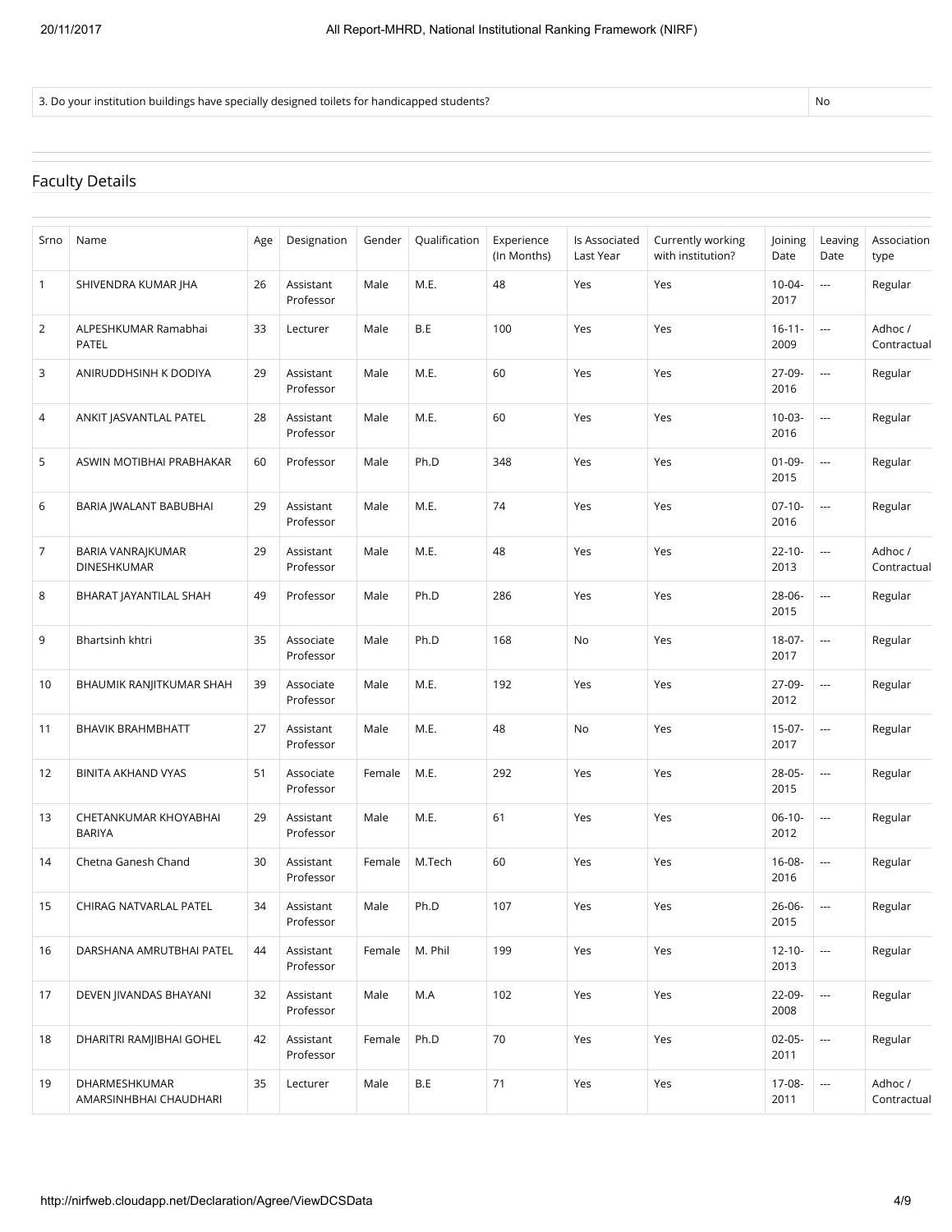| 34<br>120<br>$21 - 05 -$<br>21<br>DIPAKKUMAR JOITARAM<br>Assistant<br>Male<br>M. Phil<br>Yes<br>Yes<br>$\overline{\phantom{a}}$<br>Professor<br>2016<br>PRAJAPATI<br>Ph.D<br>92<br>08-06-<br>DIPAKKUMAR HARGOVINDBHAI<br>31<br>Male<br>Yes<br>22<br>Assistant<br>Yes<br>$\overline{\phantom{a}}$<br>Professor<br>2015<br><b>SAHAY</b><br>M.Tech<br>49<br>$25-10-$<br>i.<br>23<br>DIVYEN NAVINCHANDRA PATEL<br>27<br>Assistant<br>Male<br>Yes<br>Yes<br>Professor<br>2013<br>37<br>27<br>M.E.<br>$21 - 10 -$<br>DRON HASAMUKHBHAI<br>Assistant<br>Yes<br>Yes<br>$\overline{\phantom{a}}$<br>24<br>Male<br>Professor<br>2014<br>CHAUDHARI | Regular<br>Regular<br>Adhoc /<br>Contractual<br>Adhoc /<br>Contractual<br>Adhoc /<br>Contractual<br>Adhoc /<br>Contractual<br>Regular |
|-----------------------------------------------------------------------------------------------------------------------------------------------------------------------------------------------------------------------------------------------------------------------------------------------------------------------------------------------------------------------------------------------------------------------------------------------------------------------------------------------------------------------------------------------------------------------------------------------------------------------------------------|---------------------------------------------------------------------------------------------------------------------------------------|
|                                                                                                                                                                                                                                                                                                                                                                                                                                                                                                                                                                                                                                         |                                                                                                                                       |
|                                                                                                                                                                                                                                                                                                                                                                                                                                                                                                                                                                                                                                         |                                                                                                                                       |
|                                                                                                                                                                                                                                                                                                                                                                                                                                                                                                                                                                                                                                         |                                                                                                                                       |
|                                                                                                                                                                                                                                                                                                                                                                                                                                                                                                                                                                                                                                         |                                                                                                                                       |
| M.E.<br>$21 - 10 -$<br>27<br>Assistant<br>Male<br>37<br>Yes<br>Yes<br>$\overline{\phantom{a}}$<br>25<br>FALAK YOGESHKUMAR PARIKH<br>Professor<br>2014                                                                                                                                                                                                                                                                                                                                                                                                                                                                                   |                                                                                                                                       |
| B.E<br>96<br>$29-10-$<br>GAJENDRASINH PRAVINSINH<br>38<br>Assistant<br>Yes<br>26<br>Male<br>Yes<br>---<br>Professor<br>2016<br><b>RATHOD</b>                                                                                                                                                                                                                                                                                                                                                                                                                                                                                            |                                                                                                                                       |
| M.E.<br>296<br>27<br>GIRISHCHANDRA Bhanushankar<br>55<br>Associate<br>Male<br>Yes<br>Yes<br>$19 - 01 -$<br>$\overline{\phantom{a}}$<br><b>MODHA</b><br>Professor<br>2016                                                                                                                                                                                                                                                                                                                                                                                                                                                                |                                                                                                                                       |
| M.A<br>77<br>19-05-<br>GIRISHKUMAR NAGJIBHAI<br>32<br>Assistant<br>Yes<br>Yes<br>$\overline{\phantom{a}}$<br>28<br>Male<br>Professor<br>LIMBARD<br>2011                                                                                                                                                                                                                                                                                                                                                                                                                                                                                 | Regular                                                                                                                               |
| 33<br>M.Sc.<br>119<br>04-06-<br>GIRISHKUMAR CHANDULAL<br>Assistant<br>Male<br>Yes<br>Yes<br>$\overline{\phantom{a}}$<br>29<br>Professor<br>2016<br>PANCHAL                                                                                                                                                                                                                                                                                                                                                                                                                                                                              | Regular                                                                                                                               |
| M.E.<br>32<br>HARESHKUMAR KANUBHAI<br>27<br>Male<br>Yes<br>$29-10-$<br>30<br>Assistant<br>Yes<br>$\overline{\phantom{a}}$<br>SHARMA<br>Professor<br>2016                                                                                                                                                                                                                                                                                                                                                                                                                                                                                | Adhoc /<br>Contractual                                                                                                                |
| 72<br>HETALKUMAR ISHWARBHAI<br>30<br>Assistant<br>Male<br>M.Tech<br>Yes<br>Yes<br>$21 - 06 -$<br>$\overline{\phantom{a}}$<br>31<br>Professor<br>2016<br>CHAUDHARI                                                                                                                                                                                                                                                                                                                                                                                                                                                                       | Regular                                                                                                                               |
| 57<br>M.E.<br>30<br>Yes<br>$06-10-$<br>$\overline{\phantom{a}}$<br>32<br><b>HETUL PANKAJ VYAS</b><br>Assistant<br>Male<br>Yes<br>Professor<br>2012                                                                                                                                                                                                                                                                                                                                                                                                                                                                                      | Regular                                                                                                                               |
| 43<br>Ph.D<br>252<br>$15-07-$<br>33<br>HIREN DINKER MEHTA<br>Associate<br>Male<br>Yes<br>Yes<br>$\overline{\phantom{a}}$<br>Professor<br>2017                                                                                                                                                                                                                                                                                                                                                                                                                                                                                           | Regular                                                                                                                               |
| M.E.<br>84<br>HIRENKUMAR RAMANBHAI<br>36<br>Yes<br>$14 - 12 -$<br>34<br>Assistant<br>Male<br>Yes<br>$\overline{\phantom{a}}$<br>2009<br><b>PATEL</b><br>Professor                                                                                                                                                                                                                                                                                                                                                                                                                                                                       | Regular                                                                                                                               |
| 84<br>31<br>M.Tech<br>Yes<br>Yes<br>14-06-<br>35<br>HIRENKUMAR RAMESHBHAI<br>Assistant<br>Male<br>$\cdots$<br>2016<br>PRAJAPATI<br>Professor                                                                                                                                                                                                                                                                                                                                                                                                                                                                                            | Regular                                                                                                                               |
| M.E.<br>212<br>HITESH Kantilal DAVE<br>48<br>Yes<br>Yes<br>$21 - 10 -$<br>$\overline{\phantom{a}}$<br>36<br>Associate<br>Male<br>1999<br>Professor                                                                                                                                                                                                                                                                                                                                                                                                                                                                                      | Regular                                                                                                                               |
| 37<br>M.E.<br>144<br>$21 - 07 -$<br>Assistant<br>Male<br>No<br>Yes<br>37<br>HITESHKUMAR LILADHARBHAI<br>$\hspace{0.05cm}\ldots$<br>2017<br><b>DESAI</b><br>Professor                                                                                                                                                                                                                                                                                                                                                                                                                                                                    | Regular                                                                                                                               |
| 49<br>JAIMIN M SHROFF<br>29<br>Yes<br>22-09-<br>38<br>Assistant<br>Male<br>M.Tech<br>Yes<br>$\hspace{0.05cm}\ldots$<br>2016<br>Professor                                                                                                                                                                                                                                                                                                                                                                                                                                                                                                | Regular                                                                                                                               |
| M.E.<br>31<br>JAYKUMAR PRAMODCHANDRA<br>23<br>Assistant<br>Male<br>Yes<br>Yes<br>$11 - 11 -$<br>39<br>$\hspace{0.05cm}\ldots$<br>Professor<br>2016<br>PANDYA                                                                                                                                                                                                                                                                                                                                                                                                                                                                            | Adhoc /<br>Contractual                                                                                                                |
| 33<br>$16-07-$<br>$\overline{\phantom{a}}$<br>40<br>JIGAR CHHANABHAI GAMIT<br>30<br>M.Tech<br>Yes<br>Assistant<br>Male<br>Yes<br>2016<br>Professor                                                                                                                                                                                                                                                                                                                                                                                                                                                                                      | Regular                                                                                                                               |
| 72<br>$10-02-$<br>JIGAR GANSHYAMBHAI PATEL<br>32<br>B.E<br>Yes<br>41<br>Lecturer<br>Male<br>Yes<br>$\hspace{0.05cm} \cdots$<br>2009                                                                                                                                                                                                                                                                                                                                                                                                                                                                                                     | Adhoc /<br>Contractual                                                                                                                |
| 48<br>Assistant<br>Male<br>M.E.<br>Yes<br>$21 - 10 -$<br>42<br>JIGAR KANAIYALAL SATHAWARA<br>27<br>Yes<br>$\hspace{0.05cm}\ldots$<br>2014<br>Professor                                                                                                                                                                                                                                                                                                                                                                                                                                                                                  | Adhoc /<br>Contractual                                                                                                                |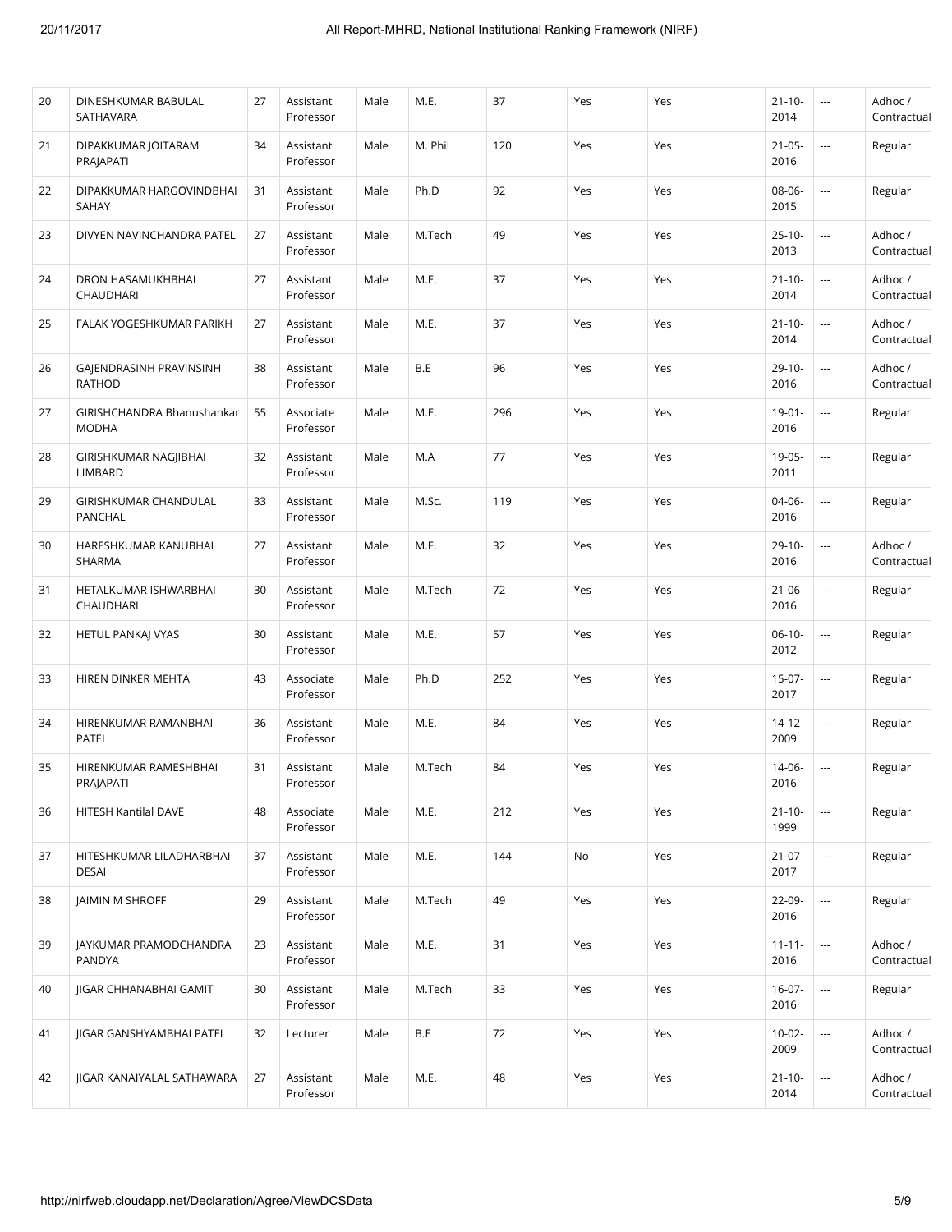| 43 | JIGNA JAGDISHBHAI SOLANKI                        | 29 | Assistant<br>Professor | Female | M.E.   | 60  | Yes | Yes | $06-10-$<br>2012    | $\overline{\phantom{a}}$ | Adhoc/<br>Contractual  |
|----|--------------------------------------------------|----|------------------------|--------|--------|-----|-----|-----|---------------------|--------------------------|------------------------|
| 44 | <b>IINESHKUMAR Rameshkumar</b><br><b>BHAVSAR</b> | 30 | Lecturer               | Male   | B.E    | 84  | Yes | Yes | $18 - 02 -$<br>2010 | $\overline{\phantom{a}}$ | Adhoc /<br>Contractual |
| 45 | <b>IITENDRA MANISHANKAR JOSHI</b>                | 38 | Assistant<br>Professor | Male   | M.E.   | 156 | Yes | Yes | 29-07-<br>2015      | $\overline{\phantom{a}}$ | Regular                |
| 46 | JITENDRAKUMAR J PATEL                            | 34 | Assistant<br>Professor | Male   | B.E    | 110 | Yes | Yes | $11 - 08 -$<br>2008 | $\overline{\phantom{a}}$ | Adhoc /<br>Contractual |
| 47 | <b>IYOTI RAMANATHAN IYER</b>                     | 45 | Associate<br>Professor | Female | M.E.   | 281 | Yes | Yes | $27 - 05 -$<br>2015 | $\overline{\phantom{a}}$ | Regular                |
| 48 | KALPESH VINODBHAI VAGHELA                        | 29 | Assistant<br>Professor | Male   | M.E.   | 60  | Yes | Yes | $02 - 02 -$<br>2016 | $\hspace{0.05cm} \ldots$ | Regular                |
| 49 | KAMALKUMAR ASHOKBHAI<br>PATEL                    | 27 | Assistant<br>Professor | Male   | M.E.   | 56  | Yes | Yes | $26 - 06 -$<br>2015 | $\overline{\phantom{a}}$ | Adhoc/<br>Contractual  |
| 50 | KAPIL SEVANTILAL BANKER                          | 38 | Assistant<br>Professor | Male   | M.E.   | 147 | Yes | Yes | $10 - 06 -$<br>2016 | $\overline{\phantom{a}}$ | Regular                |
| 51 | KAUSHAL KIRITBHAI BHATT                          | 31 | Assistant<br>Professor | Male   | M.Tech | 86  | Yes | Yes | $01 - 06 -$<br>2016 | $\hspace{0.05cm} \ldots$ | Regular                |
| 52 | KETU Ramanbhai PATEL                             | 32 | Assistant<br>Professor | Male   | M.E.   | 96  | Yes | Yes | $26 - 06 -$<br>2015 | $\overline{\phantom{a}}$ | Regular                |
| 53 | KINJAL GALJIBHAI KHARADI                         | 32 | Assistant<br>Professor | Female | B.E    | 108 | Yes | Yes | $20 - 04 -$<br>2011 | $\overline{\phantom{a}}$ | Adhoc/<br>Contractual  |
| 54 | KIRAN PRABHAKAR PRAJAPATI                        | 38 | Assistant<br>Professor | Male   | M.Tech | 96  | Yes | Yes | $31 - 01 -$<br>2011 | $\overline{\phantom{a}}$ | Regular                |
| 55 | KUNALKUMAR VINODBHAI<br>FADADU                   | 32 | Lecturer               | Male   | B.E    | 105 | Yes | Yes | $07-04-$<br>2011    | $\overline{\phantom{a}}$ | Adhoc/<br>Contractual  |
| 56 | KUNTESH KETAN JANI                               | 29 | Assistant<br>Professor | Male   | M.Tech | 60  | Yes | Yes | $01 - 06 -$<br>2016 | $\overline{\phantom{a}}$ | Regular                |
| 57 | LALIT SHANTILAL NARSINGANI                       | 33 | Assistant<br>Professor | Male   | M.Sc.  | 105 | Yes | Yes | $06 - 05 -$<br>2011 | $\overline{\phantom{a}}$ | Regular                |
| 58 | MAHENDRAKUMAR N PATEL                            | 34 | Assistant<br>Professor | Male   | B.E    | 108 | Yes | Yes | $01-07-$<br>2015    | $\overline{\phantom{a}}$ | Regular                |
| 59 | MAHESH MAFATLAL GOYANI                           | 34 | Assistant<br>Professor | Male   | Ph.D   | 125 | Yes | Yes | $18 - 01 -$<br>2016 | $\overline{\phantom{a}}$ | Regular                |
| 60 | MAHESHBHAI JAVARABHAI<br>VANAJARA                | 37 | Assistant<br>Professor | Male   | M.Tech | 120 | Yes | Yes | 28-04-<br>2011      | $\hspace{0.05cm} \ldots$ | Regular                |
| 61 | MAHESHKUMAR JAYANTILAL<br><b>PATEL</b>           | 45 | Associate<br>Professor | Male   | M.E.   | 249 | Yes | Yes | $18 - 01 -$<br>2016 | $\hspace{0.05cm} \ldots$ | Regular                |
| 62 | MAYANK INDRAVADAN VYAS                           | 50 | Associate<br>Professor | Male   | M.E.   | 312 | Yes | Yes | 24-06-<br>1999      | $\hspace{0.05cm} \ldots$ | Regular                |
| 63 | MITAL GULABBHAI PATEL                            | 30 | Assistant<br>Professor | Male   | M.Tech | 72  | Yes | Yes | $21 - 06 -$<br>2016 | $\overline{\phantom{a}}$ | Regular                |
| 64 | MITESHKUMAR NILESHBHAI<br>PRIYADARSHI            | 32 | Assistant<br>Professor | Male   | M.Tech | 143 | Yes | Yes | 30-04-<br>2011      | $\hspace{0.05cm} \ldots$ | Regular                |
| 65 | MOUSAMA AKADAR<br><b>FAREDIWALA</b>              | 29 | Assistant<br>Professor | Male   | M.E.   | 52  | Yes | Yes | $21 - 10 -$<br>2014 | $\hspace{0.05cm}\ldots$  | Adhoc /<br>Contractual |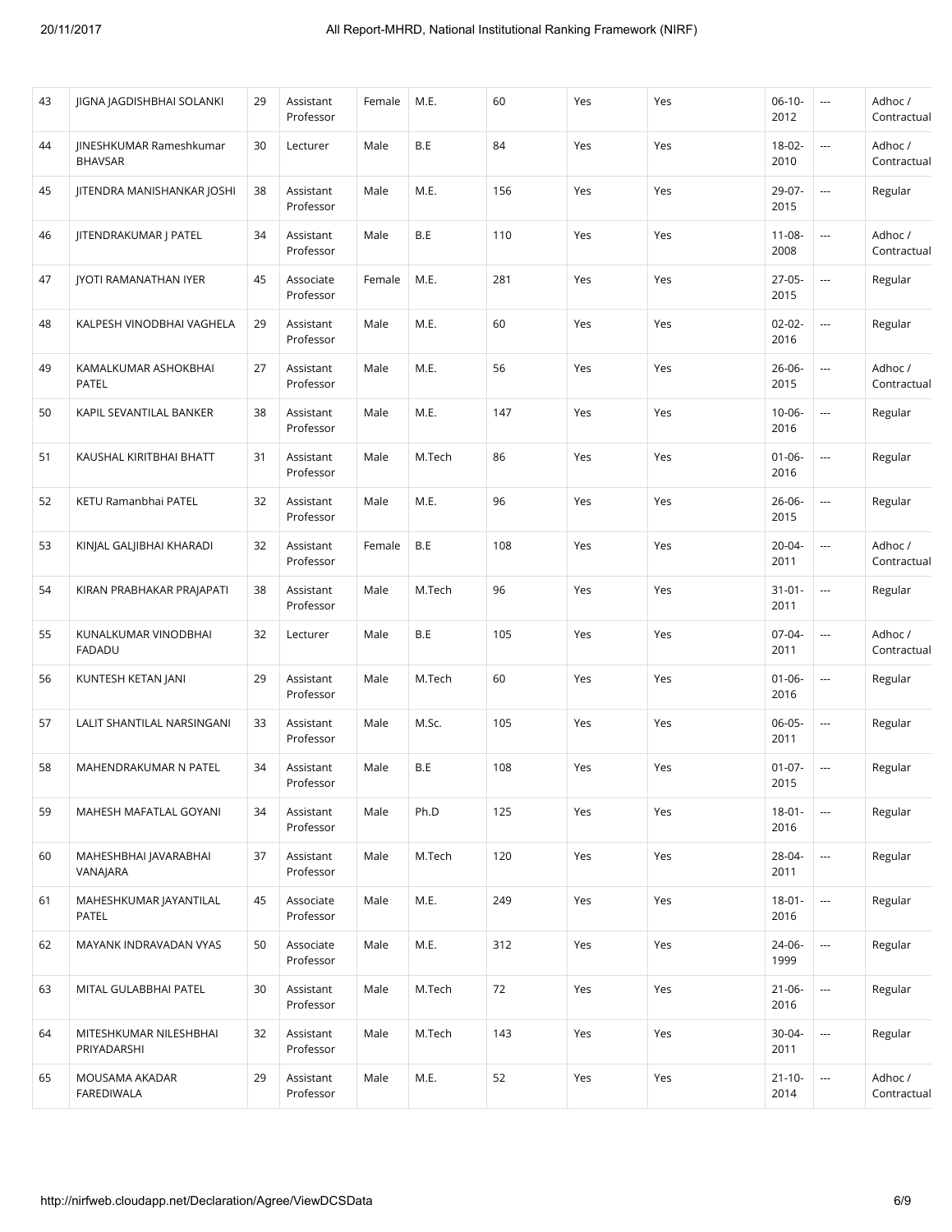| 66 | MURADBHAI MAHAMEDBHAI<br><b>BHUNGA</b>     | 30 | Assistant<br>Professor | Male   | M.E.   | 62  | Yes | Yes | 06-04-<br>2016      | ---                      | Regular                |
|----|--------------------------------------------|----|------------------------|--------|--------|-----|-----|-----|---------------------|--------------------------|------------------------|
| 67 | Nayak Vaishali VinodChandra                | 31 | Assistant<br>Professor | Female | M.E.   | 13  | Yes | Yes | $24 - 11 -$<br>2016 | $\overline{\phantom{a}}$ | Adhoc/<br>Contractual  |
| 68 | NEHAKUMARI SUBHASHBHAI<br><b>PATEL</b>     | 23 | Assistant<br>Professor | Female | M.Tech | 9   | Yes | Yes | $02 - 11 -$<br>2016 | ---                      | Adhoc/<br>Contractual  |
| 69 | NILAM BIRJUBHAI PANCHAL                    | 29 | Assistant<br>Professor | Female | M.E.   | 14  | Yes | Yes | 29-08-<br>2016      |                          | Regular                |
| 70 | NIMISHA RAJNIKANT PATEL                    | 29 | Assistant<br>Professor | Female | M.E.   | 12  | No  | Yes | $22 - 10 -$<br>2013 | ---                      | Adhoc/<br>Contractual  |
| 71 | NIRALI VIPULKUMAR UPADHYAY                 | 38 | Assistant<br>Professor | Female | M.E.   | 75  | Yes | Yes | $02 - 06 -$<br>2016 | $\overline{\phantom{a}}$ | Regular                |
| 72 | NIRAVKUMAR Dineshbhai PATEL                | 29 | Assistant<br>Professor | Male   | M.E.   | 84  | Yes | Yes | $01 - 07 -$<br>2015 | ---                      | Regular                |
| 73 | NISHA KANTIBHAI PRAJAPATI                  | 33 | Assistant<br>Professor | Female | M.E.   | 108 | Yes | No  | $17-05-$<br>2011    | 05-04-<br>2017           | Regular                |
| 74 | NISHA VIJAYKUMAR BORA                      | 41 | Associate<br>Professor | Female | M.E.   | 228 | Yes | Yes | 28-05-<br>2015      | ---                      | Regular                |
| 75 | NITINKUMAR JIVARAJBHAI<br><b>BATHANI</b>   | 32 | Assistant<br>Professor | Male   | M.E.   | 84  | Yes | Yes | $13 - 08 -$<br>2015 | $\overline{\phantom{a}}$ | Regular                |
| 76 | PARIMALKUMAR KESHAVBHAI<br>PATEL           | 33 | Assistant<br>Professor | Male   | M.Tech | 48  | Yes | Yes | $23 - 10 -$<br>2013 | $\overline{\phantom{a}}$ | Adhoc /<br>Contractual |
| 77 | PARTH RAJESHKUMAR PANCHAL                  | 29 | Assistant<br>Professor | Male   | M.E.   | 60  | Yes | Yes | $10 - 06 -$<br>2016 | $\overline{a}$           | Regular                |
| 78 | PATEL HEMANGINI GAMANBHAI                  | 25 | Assistant<br>Professor | Female | M.E.   | 9   | Yes | Yes | $29-10-$<br>2016    | $\overline{\phantom{a}}$ | Adhoc /<br>Contractual |
| 79 | PIYUSHKUMAR MANUBHAI<br><b>MISTRI</b>      | 32 | Assistant<br>Professor | Male   | M.E.   | 104 | Yes | Yes | $01 - 07 -$<br>2016 | $\overline{\phantom{a}}$ | Regular                |
| 80 | PRADEEP R GAMIT                            | 28 | Assistant<br>Professor | Male   | M.E.   | 45  | Yes | Yes | $01 - 10 -$<br>2016 | ---                      | Regular                |
| 81 | PRADIPKUMAR KIRITKUMAR<br>GAJJAR           | 29 | Assistant<br>Professor | Male   | M.E.   | 72  | Yes | Yes | $07-07-$<br>2016    | $\cdots$                 | Regular                |
| 82 | PRAGNA Baldevbhai PATEL                    | 32 | Lecturer               | Female | B.E    | 84  | Yes | Yes | $04-05-$<br>2011    | $\overline{a}$           | Adhoc /<br>Contractual |
| 83 | PRAJAPATI RINKALBEN<br>JASVANTLAL          | 31 | Assistant<br>Professor | Female | M.E.   | 45  | Yes | Yes | $13 - 10 -$<br>2016 | $\hspace{0.05cm} \ldots$ | Regular                |
| 84 | PRATIKKUMAR RAMANLAL<br>PAREKH             | 30 | Assistant<br>Professor | Male   | M.E.   | 78  | Yes | Yes | 14-06-<br>2016      | ---                      | Regular                |
| 85 | PRIYANK Pratulkumar SHAH                   | 29 | Lecturer               | Male   | B.E    | 92  | Yes | Yes | $11 - 11 -$<br>2009 | $\hspace{0.05cm} \ldots$ | Adhoc /<br>Contractual |
| 86 | Priyank Vasanji Patel                      | 29 | Assistant<br>Professor | Male   | M.E.   | 60  | No  | Yes | $20-07-$<br>2017    | i.                       | Regular                |
| 87 | PUSHPRAJSINH JAYENDRASINH<br><b>THAKOR</b> | 24 | Assistant<br>Professor | Male   | M.E.   | 13  | Yes | Yes | $29 - 10 -$<br>2016 | $\overline{\phantom{a}}$ | Adhoc /<br>Contractual |
| 88 | RAJ KHODIDAS KAPADIA                       | 33 | Assistant<br>Professor | Male   | M.E.   | 26  | Yes | Yes | $16 - 08 -$<br>2016 | $\overline{\phantom{a}}$ | Regular                |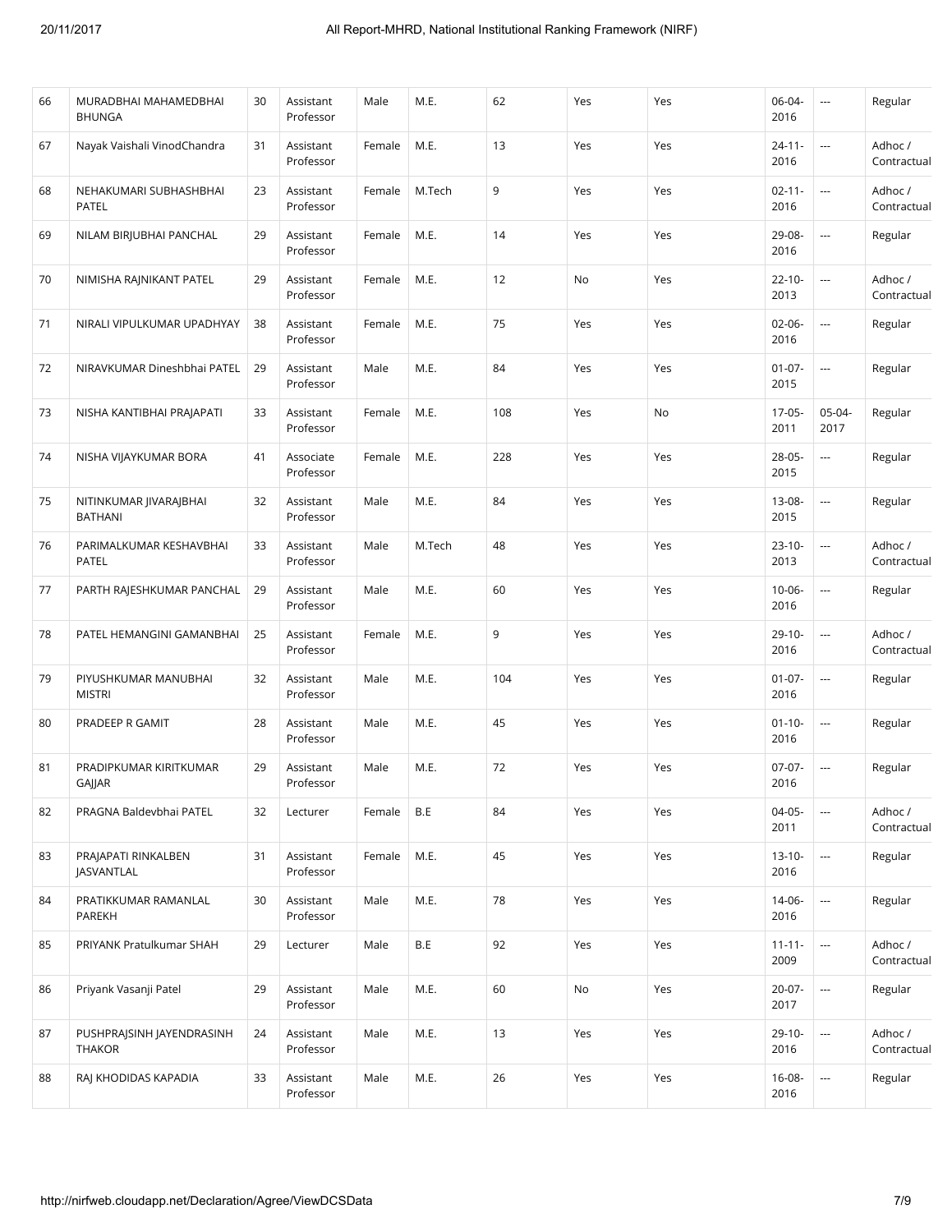| M. Phil<br>82<br>90<br>RAJESHKUMAR PARMANAND<br>34<br>Assistant<br>Male<br>Yes<br>Yes<br>$19 - 01 -$<br>---<br>2016<br>Professor<br>KHATRI<br>B.E<br>107<br>91<br>RAJNIKANT NAVJIVBHAI BODAR<br>32<br>Male<br>Yes<br>Yes<br>$01 - 07 -$<br>Lecturer<br>$\overline{\phantom{a}}$<br>2015<br>9<br>M.E.<br>$29 - 10 -$<br>i.<br>92<br>RASHMI KIRTIBHAI PATEL<br>24<br>Assistant<br>Yes<br>Yes<br>Female<br>Professor<br>2016<br>34<br>M.E.<br>108<br>$16 - 08 -$<br>93<br>RATHOD VIMALKUMAR<br>Assistant<br>Male<br>Yes<br>Yes<br>$\overline{\phantom{a}}$<br>ASHOKBHAI<br>Professor<br>2016<br>27<br>M.E.<br>42<br>$13 - 10 -$<br>94<br>RATHVA MAYUREEBEN<br>Assistant<br>Female<br>No<br>Yes<br>$\overline{\phantom{a}}$<br>2017<br>KANCHANBHAI<br>Professor<br>M.E.<br>300<br>$19-02-$<br>95<br>RUPAL PARESH VYASA<br>50<br>Female<br>Yes<br>Yes<br>Associate<br>$\overline{\phantom{a}}$<br>Professor<br>2016<br>65<br>M.E.<br>$25 - 10 -$<br>96<br>SACHINKUMAR LALJIBHAI<br>29<br>Assistant<br>Male<br>Yes<br>Yes<br>$\overline{\phantom{a}}$ | Adhoc /<br>Contractual |
|-------------------------------------------------------------------------------------------------------------------------------------------------------------------------------------------------------------------------------------------------------------------------------------------------------------------------------------------------------------------------------------------------------------------------------------------------------------------------------------------------------------------------------------------------------------------------------------------------------------------------------------------------------------------------------------------------------------------------------------------------------------------------------------------------------------------------------------------------------------------------------------------------------------------------------------------------------------------------------------------------------------------------------------------------|------------------------|
|                                                                                                                                                                                                                                                                                                                                                                                                                                                                                                                                                                                                                                                                                                                                                                                                                                                                                                                                                                                                                                                 | Regular                |
|                                                                                                                                                                                                                                                                                                                                                                                                                                                                                                                                                                                                                                                                                                                                                                                                                                                                                                                                                                                                                                                 | Adhoc /<br>Contractual |
|                                                                                                                                                                                                                                                                                                                                                                                                                                                                                                                                                                                                                                                                                                                                                                                                                                                                                                                                                                                                                                                 | Adhoc /<br>Contractual |
|                                                                                                                                                                                                                                                                                                                                                                                                                                                                                                                                                                                                                                                                                                                                                                                                                                                                                                                                                                                                                                                 | Regular                |
|                                                                                                                                                                                                                                                                                                                                                                                                                                                                                                                                                                                                                                                                                                                                                                                                                                                                                                                                                                                                                                                 | Regular                |
|                                                                                                                                                                                                                                                                                                                                                                                                                                                                                                                                                                                                                                                                                                                                                                                                                                                                                                                                                                                                                                                 | Regular                |
| <b>GHANCHI</b><br>Professor<br>2013                                                                                                                                                                                                                                                                                                                                                                                                                                                                                                                                                                                                                                                                                                                                                                                                                                                                                                                                                                                                             | Adhoc/<br>Contractual  |
| 29<br>M.E.<br>84<br>$18-07-$<br>97<br>Sameer Hasanbhai Mansuri<br>Assistant<br>Male<br>No<br>Yes<br>$\overline{\phantom{a}}$<br>Professor<br>2017                                                                                                                                                                                                                                                                                                                                                                                                                                                                                                                                                                                                                                                                                                                                                                                                                                                                                               | Regular                |
| 37<br>M.Tech<br>170<br>24-08-<br>98<br>SAMEERSINGH ASHOKSINGH<br>Assistant<br>Male<br>Yes<br>Yes<br>---<br>2016<br>Professor<br>CHAUHAN                                                                                                                                                                                                                                                                                                                                                                                                                                                                                                                                                                                                                                                                                                                                                                                                                                                                                                         | Regular                |
| Ph.D<br>276<br>99<br>SANJAY MANUBHAI SHAH<br>47<br>Professor<br>Male<br>Yes<br>Yes<br>$18 - 12 -$<br>$\ldots$<br>2015                                                                                                                                                                                                                                                                                                                                                                                                                                                                                                                                                                                                                                                                                                                                                                                                                                                                                                                           | Regular                |
| B.E<br>96<br>$16 - 11 -$<br>100<br>SANKETKUMAR Ashokbhai<br>29<br>Male<br>Yes<br>Yes<br>---<br>Lecturer<br>2009<br><b>BHATIYA</b>                                                                                                                                                                                                                                                                                                                                                                                                                                                                                                                                                                                                                                                                                                                                                                                                                                                                                                               | Adhoc /<br>Contractual |
| M.E.<br>48<br>$01 - 10 -$<br>101<br>SHREYAS G PATEL<br>28<br>Assistant<br>Male<br>Yes<br>Yes<br>$\overline{\phantom{a}}$<br>Professor<br>2016                                                                                                                                                                                                                                                                                                                                                                                                                                                                                                                                                                                                                                                                                                                                                                                                                                                                                                   | Regular                |
| 29<br>M.E.<br>39<br>$23 - 10 -$<br>102<br>SUMIT VINODBHAI BANKAR<br>Assistant<br>Male<br>Yes<br>Yes<br>$\overline{\phantom{a}}$<br>2017<br>Professor                                                                                                                                                                                                                                                                                                                                                                                                                                                                                                                                                                                                                                                                                                                                                                                                                                                                                            | Regular                |
| B.E<br>120<br>$01 - 07 -$<br>103<br>SURESHKUMAR BHIKHABHAI<br>33<br>Male<br>Yes<br>Yes<br>Assistant<br>$\overline{\phantom{a}}$<br>2015<br>PATEL<br>Professor                                                                                                                                                                                                                                                                                                                                                                                                                                                                                                                                                                                                                                                                                                                                                                                                                                                                                   | Regular                |
| M.E.<br>61<br>$08-10-$<br>104<br>TEJAL AMBELAL CHAUDHARI<br>30<br>Male<br>Yes<br>Yes<br>Assistant<br>$\overline{\phantom{a}}$<br>2012<br>Professor                                                                                                                                                                                                                                                                                                                                                                                                                                                                                                                                                                                                                                                                                                                                                                                                                                                                                              | Regular                |
| THAKAR HINAL<br>M.E.<br>63<br>$01 - 02 -$<br>105<br>28<br>Assistant<br>Female<br>Yes<br>Yes<br>$\overline{\phantom{a}}$<br>BANKIMCHANDRA<br>Professor<br>2014                                                                                                                                                                                                                                                                                                                                                                                                                                                                                                                                                                                                                                                                                                                                                                                                                                                                                   | Adhoc /<br>Contractual |
| 35<br>M.E.<br>84<br>$26 - 06 -$<br>106<br>TORAL HARIT VYAS<br>Assistant<br>Female<br>Yes<br>Yes<br>---<br>Professor<br>2015                                                                                                                                                                                                                                                                                                                                                                                                                                                                                                                                                                                                                                                                                                                                                                                                                                                                                                                     | Regular                |
| M.E.<br>33<br>$28 - 10 -$<br>107<br>Urmila G Damor<br>26<br>Assistant<br>Female<br>Yes<br>Yes<br>$\ldots$<br>Professor<br>2014                                                                                                                                                                                                                                                                                                                                                                                                                                                                                                                                                                                                                                                                                                                                                                                                                                                                                                                  | Adhoc /<br>Contractual |
| M.E.<br>48<br>312<br>Yes<br>19-02-<br>108<br>UTPAL VINODCHANDRA SHAH<br>Associate<br>Male<br>Yes<br>$\overline{\phantom{a}}$<br>2016<br>Professor                                                                                                                                                                                                                                                                                                                                                                                                                                                                                                                                                                                                                                                                                                                                                                                                                                                                                               | Regular                |
| VAGHELA YOGESHKUMAR<br>32<br>M.Tech<br>72<br>Yes<br>$05-10-$<br>109<br>Assistant<br>Male<br>Yes<br>$\overline{\phantom{a}}$<br>Professor<br>RAMESHCHANDRA<br>2012                                                                                                                                                                                                                                                                                                                                                                                                                                                                                                                                                                                                                                                                                                                                                                                                                                                                               | Adhoc /<br>Contractual |
| 34<br>B.E<br>10<br>$11 - 08 -$<br>110<br>VAINSH BHARATKUMAR<br>Assistant<br>Male<br>Yes<br>Yes<br>$\overline{\phantom{a}}$<br><b>VIRABHAI</b><br>Professor<br>2008                                                                                                                                                                                                                                                                                                                                                                                                                                                                                                                                                                                                                                                                                                                                                                                                                                                                              | Adhoc /<br>Contractual |
| 33<br>M.E.<br>84<br>19-04-<br>111<br>VANVIRSINH JAGATSINH<br>Assistant<br>Male<br>Yes<br>Yes<br>$\overline{\phantom{a}}$<br>CHAUHAN<br>Professor<br>2011                                                                                                                                                                                                                                                                                                                                                                                                                                                                                                                                                                                                                                                                                                                                                                                                                                                                                        | Regular                |